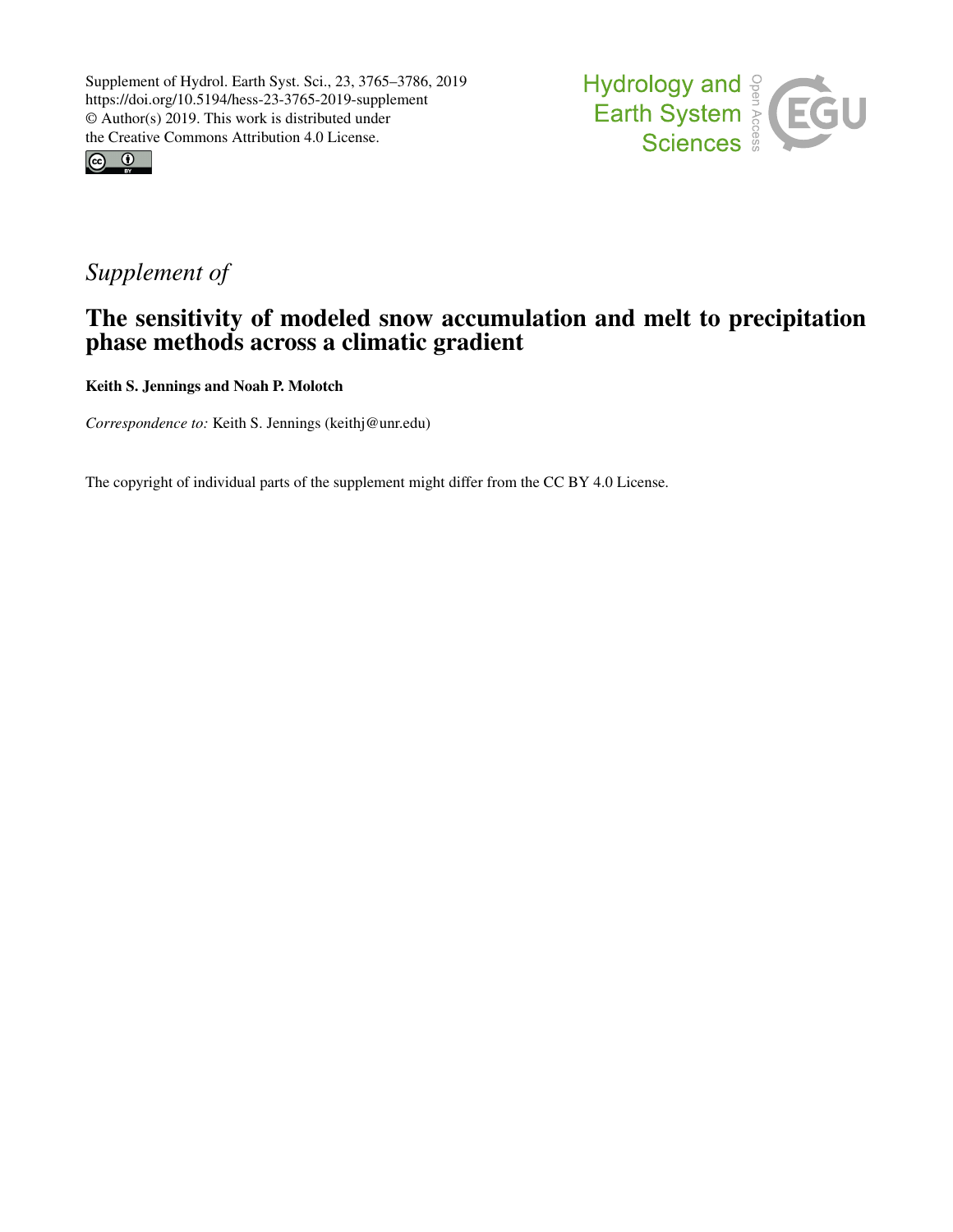The following plots (Fig. S1–S11) show mean daily SWE at the 11 study stations using the 12 different precipitation phase methods as denoted by the colored lines. The mean daily SWE was computed by averaging the SWE on each day for the given precipitation phase method across the simulation years.



5 **Figure S1. Mean daily SWE for the different precipitation phase methods at HJA-CEN.**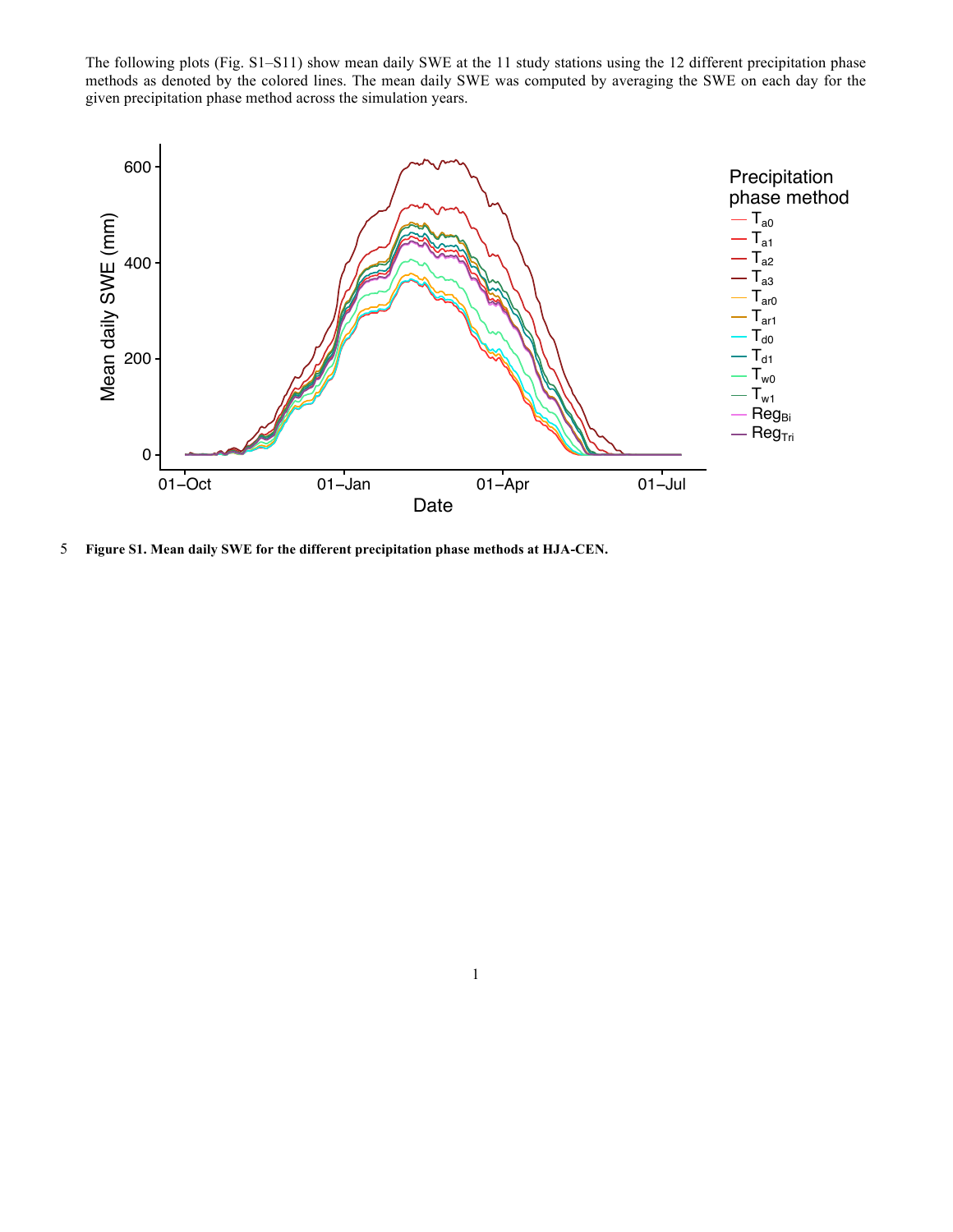

**Figure S2. Mean daily SWE for the different precipitation phase methods at HJA-VAN.**



**Figure S3. Mean daily SWE for the different precipitation phase methods at HJA-UPL.**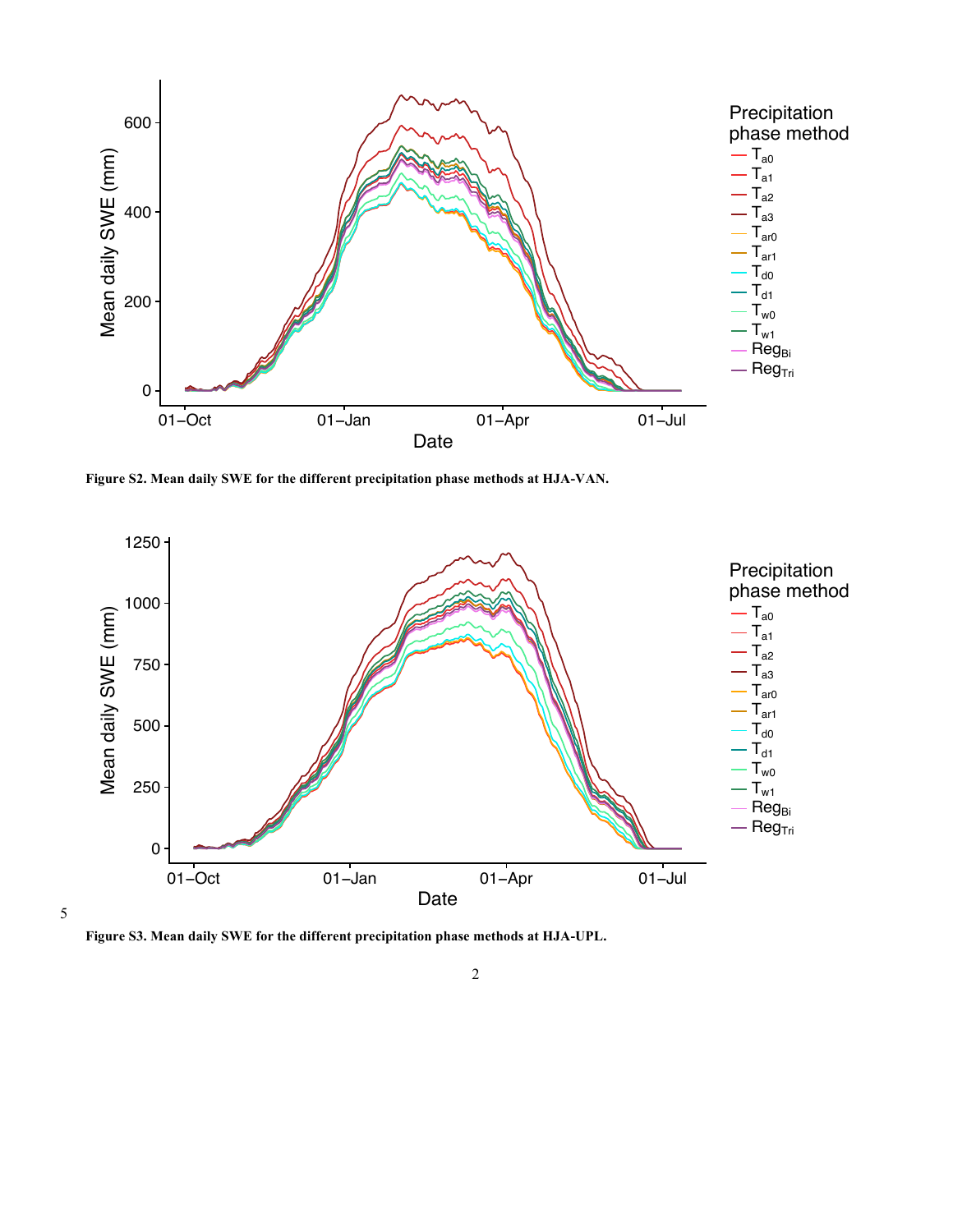

**Figure S4. Mean daily SWE for the different precipitation phase methods at SSC-LWR.**



5 **Figure S5. Mean daily SWE for the different precipitation phase methods at SSC-UPR.**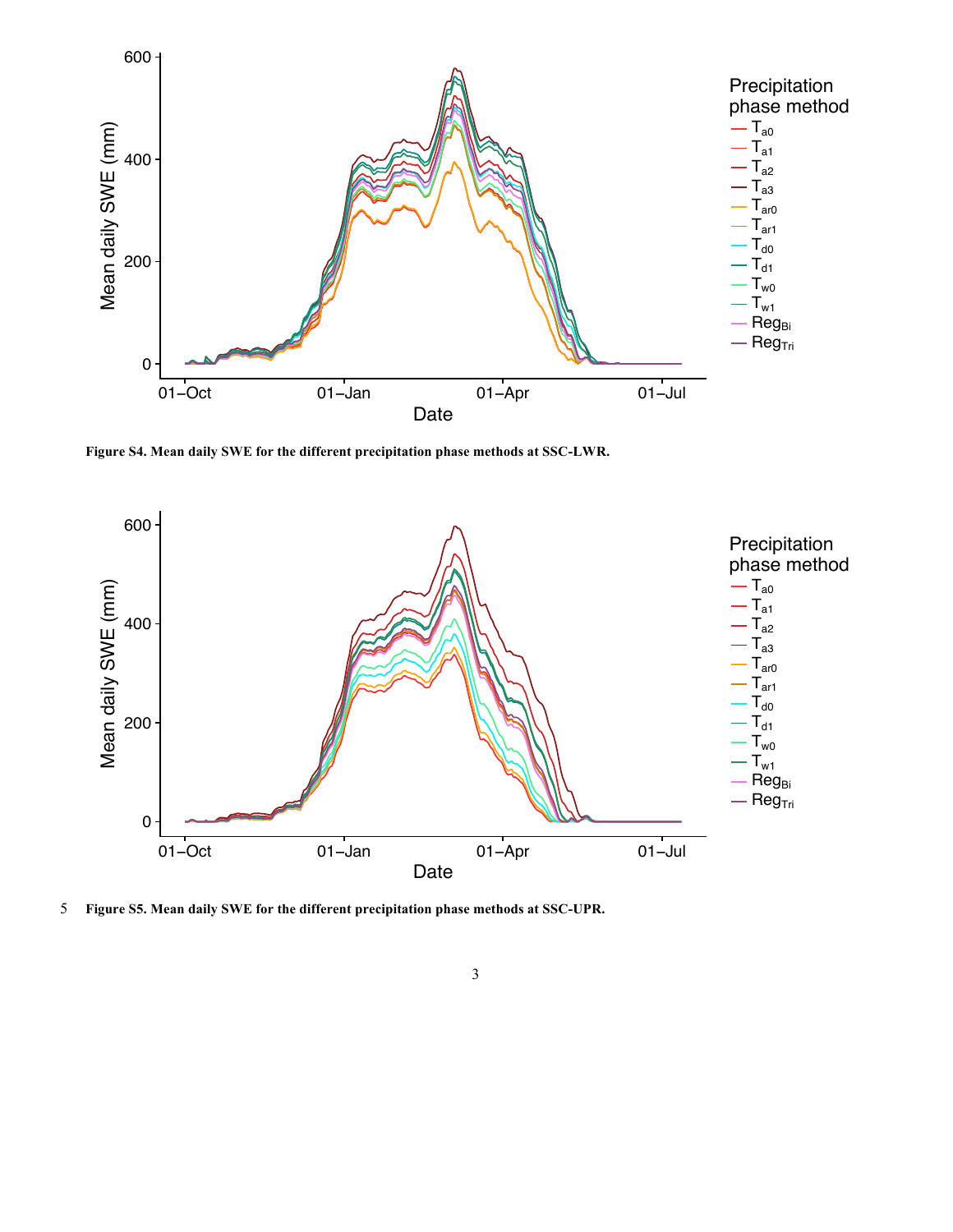

**Figure S6. Mean daily SWE for the different precipitation phase methods at YOS-DAN.**



5 **Figure S7. Mean daily SWE for the different precipitation phase methods at JD-125.**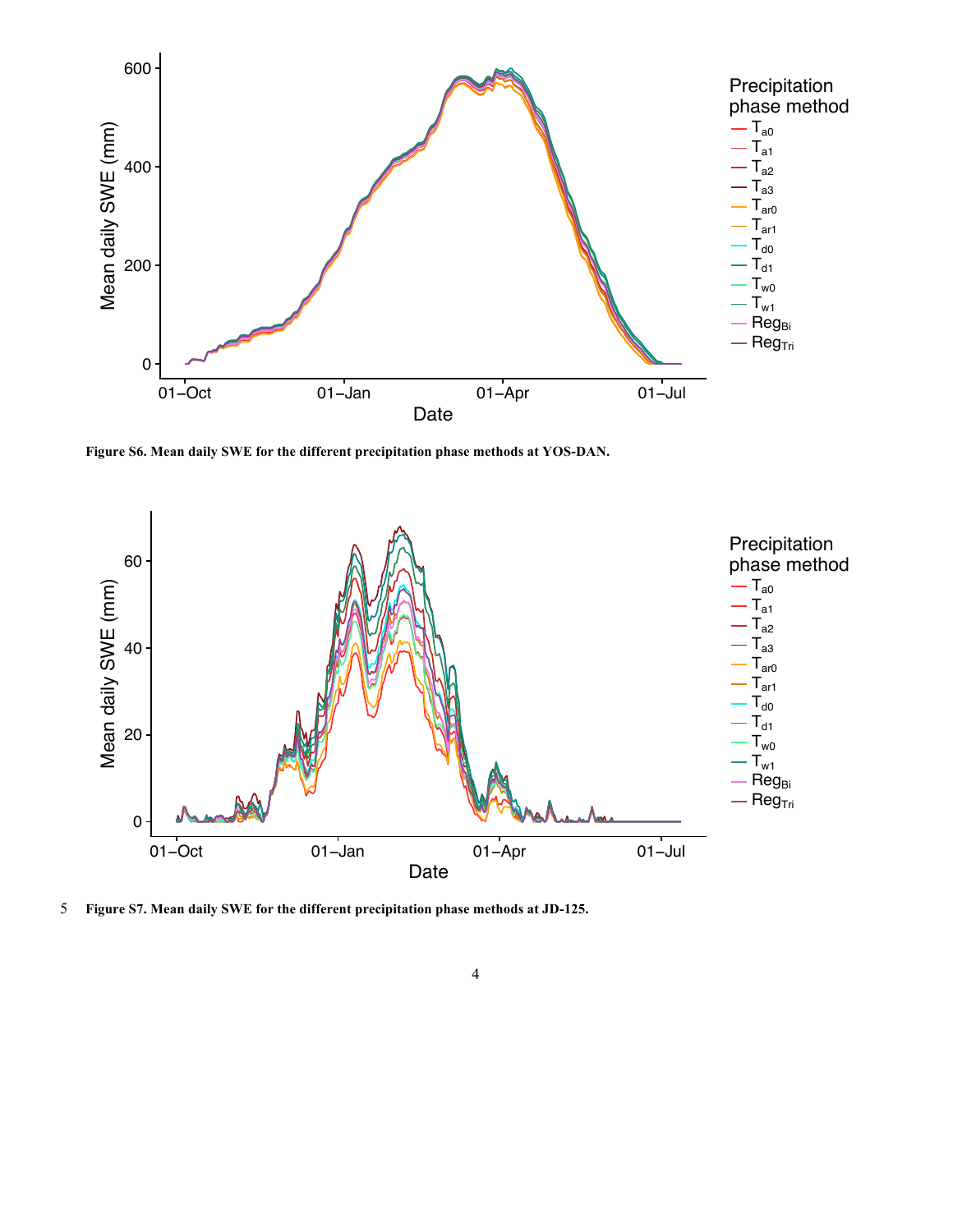

**Figure S8. Mean daily SWE for the different precipitation phase methods at JD-124b.**



5 **Figure S9. Mean daily SWE for the different precipitation phase methods at JD-124.**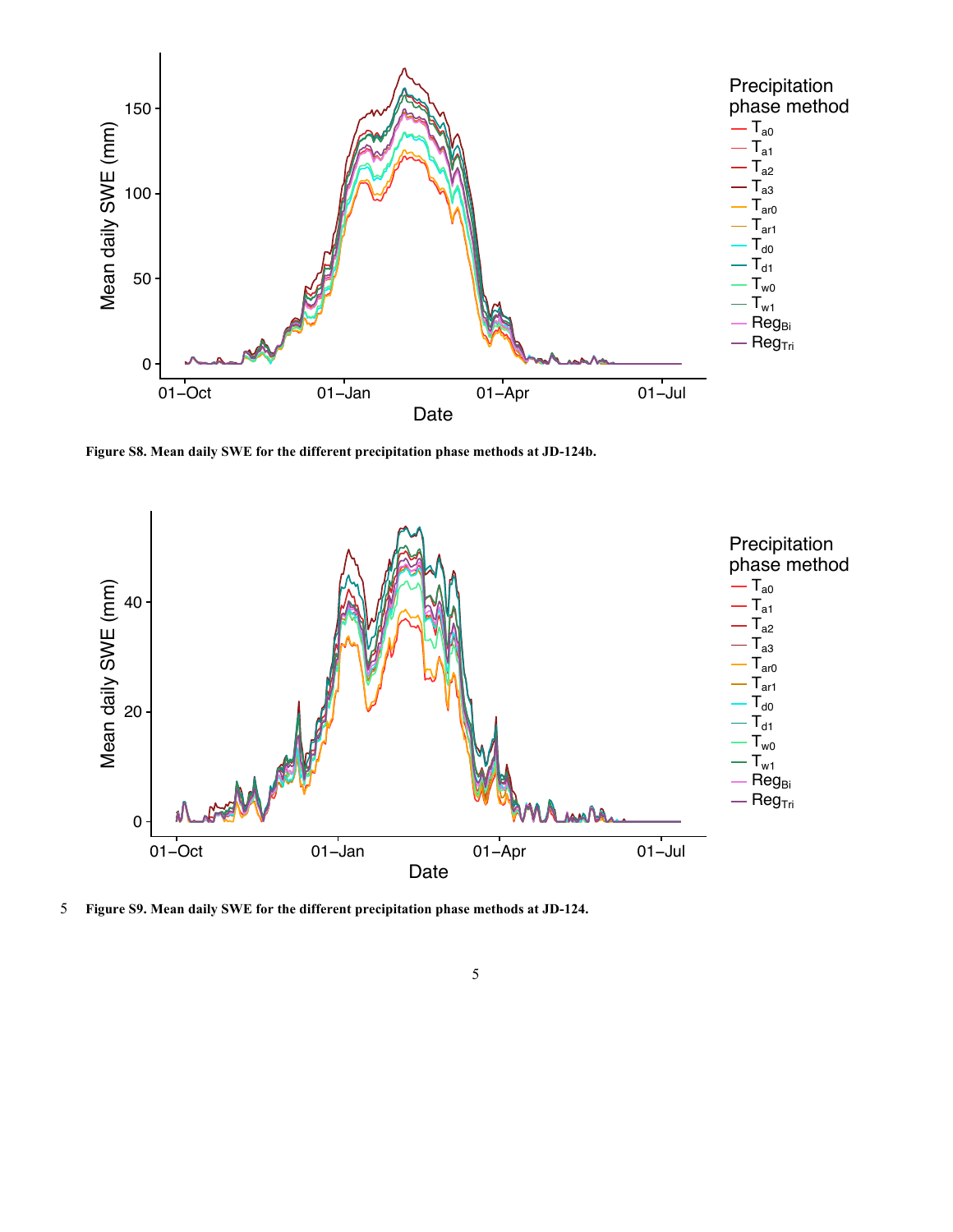

**Figure S10. Mean daily SWE for the different precipitation phase methods at NWT-C1.**



5 **Figure S11. Mean daily SWE for the different precipitation phase methods at NWT-SDL.**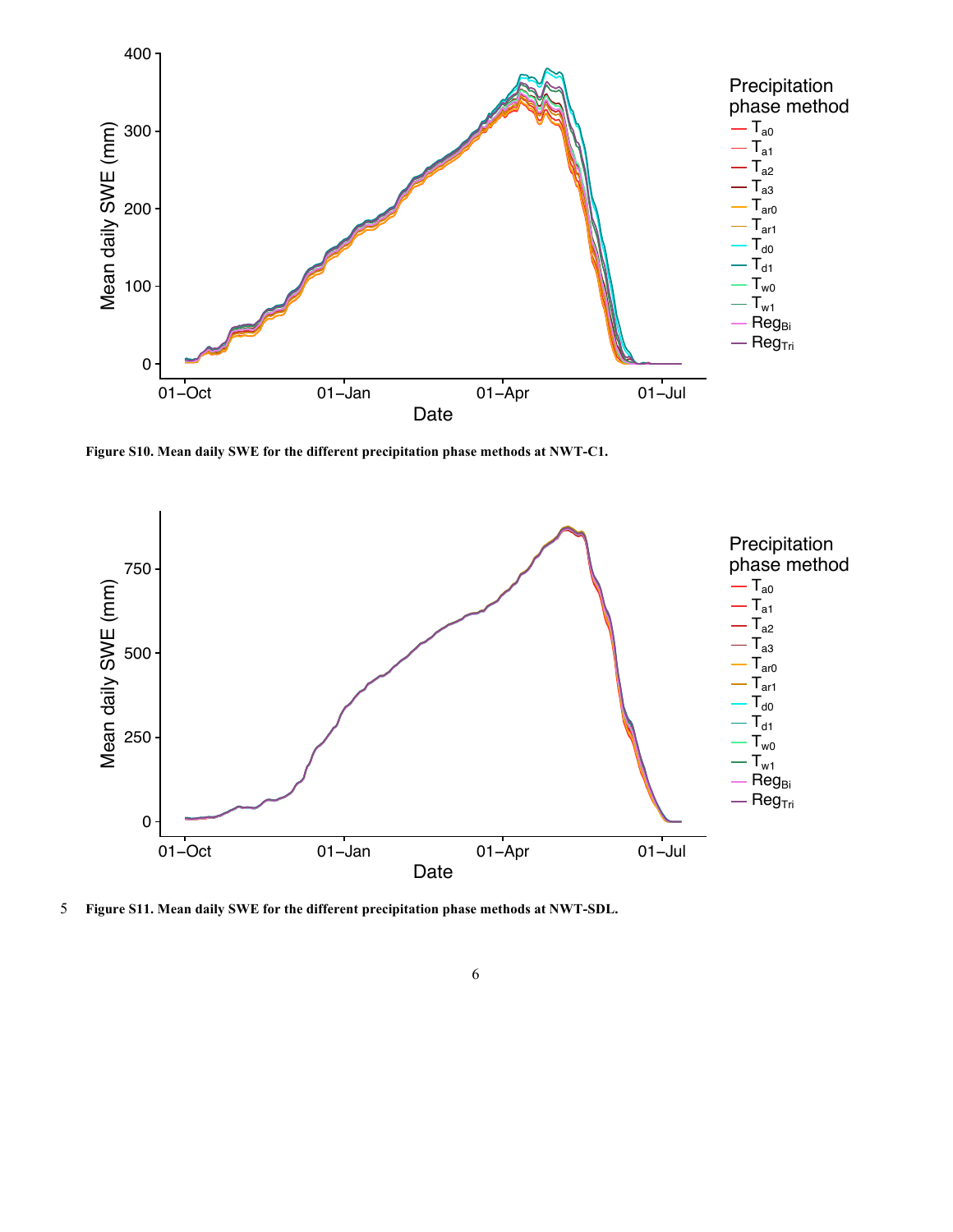| Table S1. Measurement heights for wind speed and other meteorological quantities at the study stations. |  |  |
|---------------------------------------------------------------------------------------------------------|--|--|
|                                                                                                         |  |  |

|                | Wind height | Other measurement |  |  |
|----------------|-------------|-------------------|--|--|
| <b>Station</b> | m)          | heights (m)       |  |  |
| <b>HJA-CEN</b> | 10          | 4.5               |  |  |
| <b>HJA-VAN</b> | 10          | 4.5               |  |  |
| <b>HJA-UPL</b> | 10          | 4.5               |  |  |
| SSC-LWR        | 4           | 4                 |  |  |
| <b>SSC-UPR</b> | 4           | 4                 |  |  |
| YOS-DAN        | 5           | 5                 |  |  |
| $JD-125$       | 3           | 3                 |  |  |
| $JD-124b$      | 3           | 3                 |  |  |
| $JD-124$       | 3           | 3                 |  |  |
| NWT-C1         | $5*$        | 2                 |  |  |
| NWT-SDL        | 5           | 2                 |  |  |

\*The NWT-C1 anemometer is located in an unrepresentative location (open road), so observations were corrected to represent wind speed in the forest canopy (Jennings et al., 2018a).

5 **Table S2. Optimized rain-snow air temperature thresholds for each station in the study using four different data sources: 1-Map) The spatially continuous threshold map from Jennings et al. (2018); 2-Obs.) The observed threshold from the closest meteorological station (Jennings et al., 2018); 3-SWE) The threshold inferred from changes in SWE (Fig. S12); and 4-Depth) The threshold inferred from changes in snow depth at each study station (Fig. S13). An NA indicates there were insufficient data to estimate the threshold from SWE and/or snow depth. The Mean column gives the optimized threshold for each station as the**  10 **arithmetic mean of all valid thresholds, while the Site mean is the arithmetic mean of the Mean column for each site, rounded to** 

**the nearest integer value to be consistent with the other thresholds in this work.** 

| <b>Station</b> | Map  | Obs. | <b>SWE</b> | Depth     | Mean | Site mean |
|----------------|------|------|------------|-----------|------|-----------|
| <b>HJA-CEN</b> | 1.19 | 1.12 | 1.53       | $-0.27$   | 0.89 | 1.0       |
| <b>HJA-VAN</b> | 1.19 | 1.12 | 1.45       | $-0.2$    | 0.89 | 1.0       |
| HJA-UPL        | 1.19 | 1.12 | 1.96       | $-0.36$   | 0.98 | 1.0       |
| <b>SSC-LWR</b> | 1.7  | $1*$ | NA         | 1.34      | 1.35 | 1.0       |
| <b>SSC-UPR</b> | 1.7  | $1*$ | 1.81       | 0.78      | 1.32 | 1.0       |
| YOS-DAN        | 2.21 | 2.78 | NA         | <b>NA</b> | 2.50 | 2.0       |
| $JD-125$       | 2.25 | 1.25 | NA         | 2.4       | 1.97 | 2.0       |
| $JD-124b$      | 2.25 | 1.25 | <b>NA</b>  | 0.95      | 1.48 | 2.0       |
| $JD-124$       | 2.25 | 1.25 | <b>NA</b>  | 1.04      | 1.51 | 2.0       |
| NWT-C1         | 2.84 | 2.34 | 3.57       | NA        | 2.92 | 3.0       |
| NWT-SDL        | 2.84 | 2.34 | <b>NA</b>  | <b>NA</b> | 2.59 | 3.0       |

\*The Obs. threshold for SSC was taken from the second closest precipitation phase observation station because the closest was located on the east side of the Sierra, which has a markedly different climate.